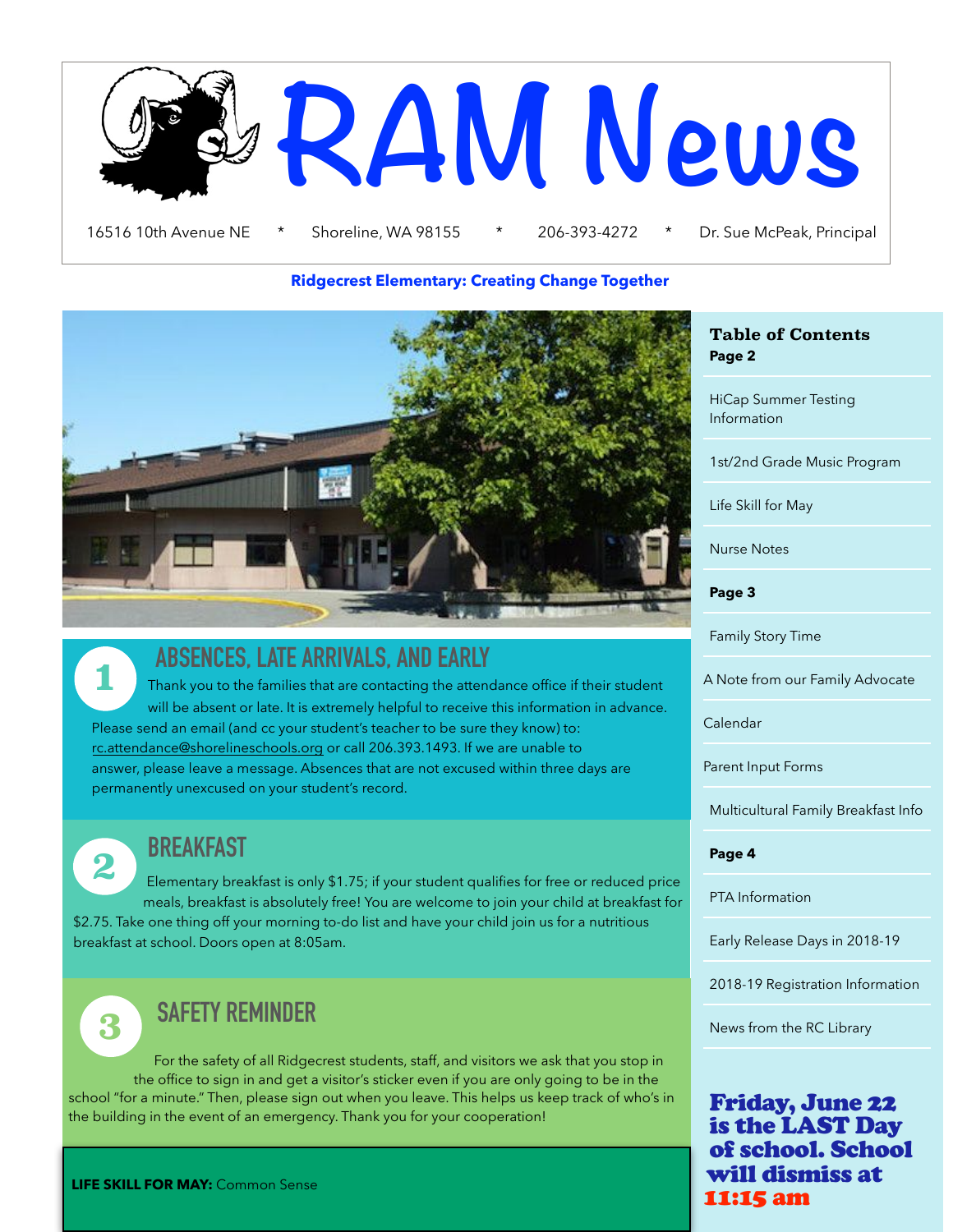# Shoreline Highly Capable Summer Testing Information

Registration for Highly Capable (HiCap) Program Assessment is open to any Shoreline student **not already screened or tested** during the 2017-2018 school year.

Testing will take place at the Shoreline Center on Monday, July 23, 2018.

**Link to Registration**: <https://goo.gl/forms/JAAQYGdLdIe6XhrA3>

The deadline for registration is 4:00pm on Friday, June 8, 2018. Late registrations will **not** be accepted.

If you have any questions or have difficulty registering online, please contact the Highly Capable Program office at 206-393-4771 or by e-mail at [highlycapable@shorelineschools.org](mailto:highlycapable@shorelineschools.org)

### 1st/2nd Grade Spring Music Program

You are invited to the Ridgecrest Elementary 1st and 2nd Grade Spring Music Program (in honor of Mother's Day).

Family and friends are invited and encouraged to attend.

Friday, May 11, 2018 in the RC Cafeteria at 2pm



# Life Skill for May

This Life Skill for the month of May is: Common Sense

What is Common Sense? Common sense is plain, ordinary, good judgment. It is judgment that is independent of specialized knowledge or training.

How can you display Common Sense to your student(s)?



#### **6th Grade Campers**

Looks like we could have sunny or rainy weather! Remember to pack your sunscreen, raincoat, and get to bed early to be well rested before we take off. Camp Caber here we come!

#### **5th Grade Families**

Before starting 6th grade in the Fall, students who have turned 11 years old are required to have their Tdap immunization

(Tetanus, Diphtheria and Pertussis) completed. If your student does not turn 11 years old until later in the school year, their



Tdap vaccination will be due upon their birthday. Please contact the health office with the date of the completed vaccination, so we may update your student's health record. Students not obtaining their vaccination will not be allowed to attend school until the vaccination is updated or an exemption form signed by the doctor and parent presents it to the school.

Please call the nurses if you have questions.

#### **Warmer Weather is Here!**

Hoorah! Sunshine has arrived!

Please remember PE class requires tennis shoes. Please remember to wear tennis shoes on PE days.

Thank you!

Nurse Joan and Nurse Stacey [joan.forbush@shorelineschools.org](mailto:joan.forbush@shorelineschools.org) [stacey.chesnut@shorelineschools.org](mailto:stacey.chesnut@shorelineschools.org) 206-393-4276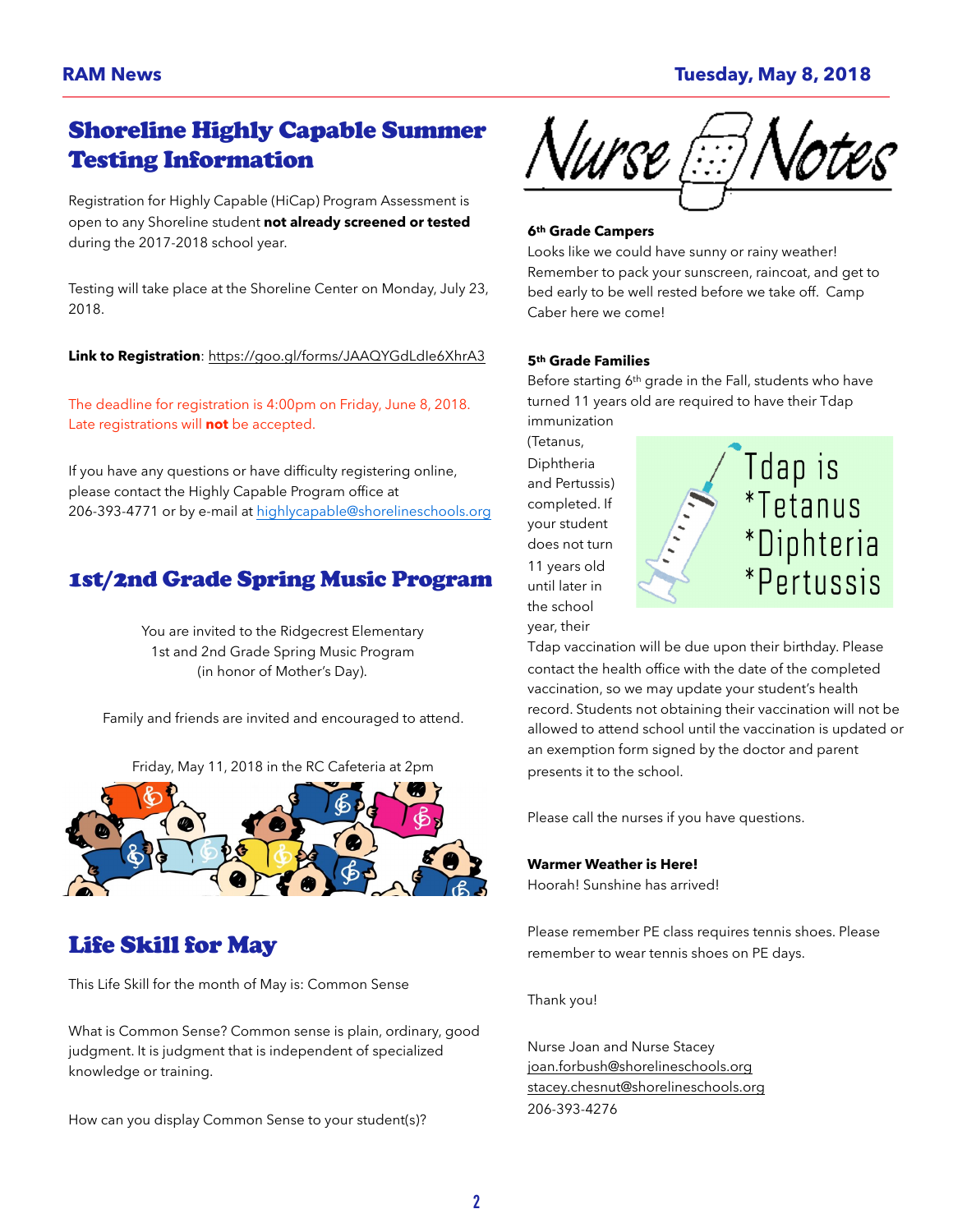## Friday Family Story Time

#### **DID YOU KNOW?**

 Ridgecrest has a weekly story time for future Rams and their caregivers!

#### **Friday Family Story**

**Time** is every Friday

8:40-9:00 in the library. Join us with your

child who is not yet in kindergarten.

 We are enjoying stories, and connecting families to each other and school.



### Calendar

#### **MAY**

|             | $9 - 11$ | 6th Graders to Camp Caber                      |
|-------------|----------|------------------------------------------------|
|             | 11       | 1st and 2nd Grade Spring Music Program 2pm     |
|             | 17       | Open House / Ice Cream Social                  |
|             |          | Ice Cream Social 6-8pm; Open House 6:30-8:30pm |
|             | 21       | No School - Staff Work Day                     |
|             | 24       | PTA Parent Meeting 7-8pm                       |
|             | 28       | No School - Memorial Day Holiday               |
| <b>JUNE</b> |          |                                                |
|             | 7        | 3rd Grade Music Program 9:15am                 |
|             |          | (including Laviola, Ramfar, and Gravett)       |
|             | 8        | No School - Staff Work Day                     |
|             | 13       | 4th and 5th Grade Music Program 9am            |
|             | 19       | Field Day 1-2:30pm                             |
|             | 22       | 6th Grade Moving Up Ceremony 9am               |
|             | 22       | LAST DAY OF SCHOOL - <b>11:15am Dismissal</b>  |
|             |          |                                                |

# Parent Input Forms

Parent Input Forms are available in the front office. You may come in during regular office hours, Monday-Friday, 8am-3:30pm to pick one up. Once completed, please return it to the office. These forms are for you to share additional information with us regarding the placement of your student(s). Please do not request specific teachers. Completed forms are due no later than 3:30pm on Friday, May 18.

# You are invited to a monthly Multicultural Family Breakfast Meeting

# (Estás invitado a una reunión familiar de desayuno.)

#### **When** *(Cuando):* Friday, May 11, 8:40-9:40 am.

A Note from our

Family Advocate

her at [evangelina.vederoff@shorelineschools.org](mailto:evangelina.vederoff@shorelineschools.org)

If you are interested in summer camps for your student and are in need of scholarships, please contact our Family Advocate, Evangelina Vederoff by calling 206.393.1495 or by emailing

\*Special thanks to the Ridgecrest PTA and the Washington Alliance for Better Schools (WABS) for sponsoring our breakfast. **What** *(qué)***:** Build relationships with families, share ideas and information about Ridgecrest and Shoreline programs that support your child's learning.

**Who** *(quien):* Families of students in the ELL program, bilingual/multilingual families, anyone who is interested.

(Younger siblings are welcome to attend – there will be a story time 8:40-9:00AM).|

**Where** *(dónde)***:** Ridgecrest Room 104

We hope to see you there! *¡Esperamos verte ahí!* 

Sheryl Lundahl, ELL Teacher

To help us with planning, please let us know if you are coming and if you need an interpreter: email